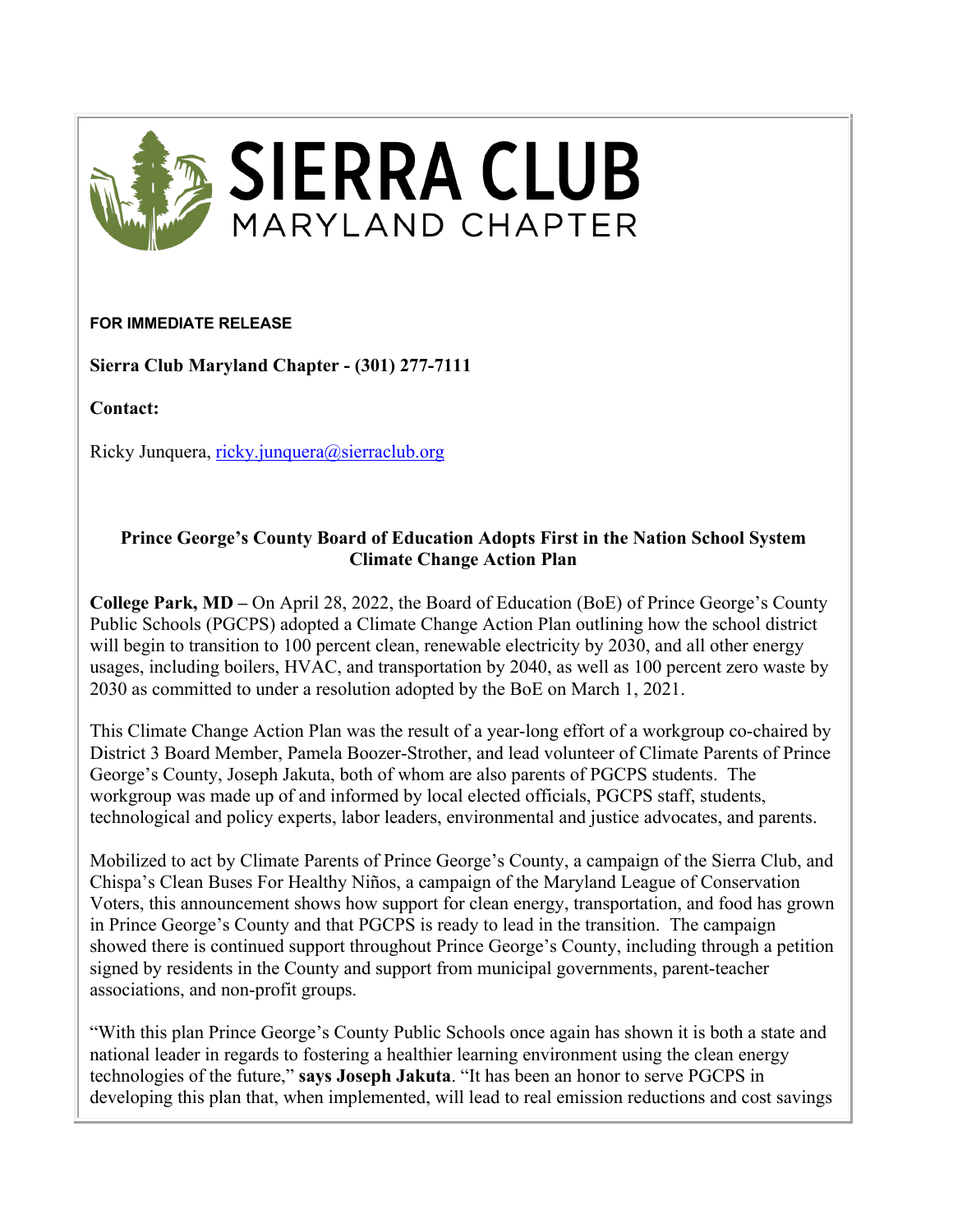in our schools. And the Board of Education and PGCPS staff have shown to be true allies to my children's generation in the fight for a just climate future."

"I want to thank all of the community leaders, students, staff, and advocates that have volunteered their time over the past year to develop this action plan," said Board Member Boozer-Strother. "It is a well thought out approach for PGCPS to tackle its role in climate change. I am especially proud of the student leaders that participated in developing the plan, whether as members of the workgroup or as student moderators in our town hall events. These students are an inspiration for action."

"It is wonderful to see the school system's commitment to more sustainable operations for our children's health and long-term wellbeing," **says Dr. Janet Gingold, chair of the Sierra Club, Prince George's County Group**. "The Climate Change Action Plan will put PGCPS on a new path toward a transition to clean renewable energy, more energy-efficient buildings, electrification of the fleet, improved waste management, and nature-based solutions to decrease impacts from extreme heat and precipitation stormwater. Our next generation of leaders will have new opportunities to learn about environmental stewardship, not only through the enhanced curriculum but also through examples in the school infrastructure and operations that they see around them every day. We thank the Board of Education for taking this important step forward for our communities."

PGCPS is the 20th largest school district in the country and the second-largest in Maryland with about 130,000 students enrolled in 207 schools with more than 19,000 staff members. The district's schools and facilities make it one of the largest consumers of electricity in Prince George's County and have the largest bus fleet in the state of Maryland.

Transitioning PGPCS away from the use of fossil fuels towards greenhouse gas-free electricity, heating and cooling, and transportation will be a vital piece of the puzzle for Prince George's County to make its climate goals while improving the health of students and staff through reduced air pollution. The transition towards zero food waste will also play an important role in reducing greenhouse gas emissions as well and lead to healthier diets for the students. The plan itself, as well as the process used to develop it, can also provide a blueprint for other school districts around the nation to take the next step toward implementing climate action goals

For questions contact Joseph Jakuta, lead volunteer on the Climate Parents Campaign at climateparentsPGMD@gmail.com or 512-203-4538.

###

## *About the Sierra Club*

*The Sierra Club is America's largest and most influential grassroots environmental organization, with millions of members and supporters. In addition to protecting every person's right to get outdoors and access the healing power of nature, the Sierra Club works to promote clean energy, safeguard the health of our communities, protect wildlife, and preserve our remaining wild places through grassroots activism, public education, lobbying, and legal action. For more information, visit www.sierraclub.org.*